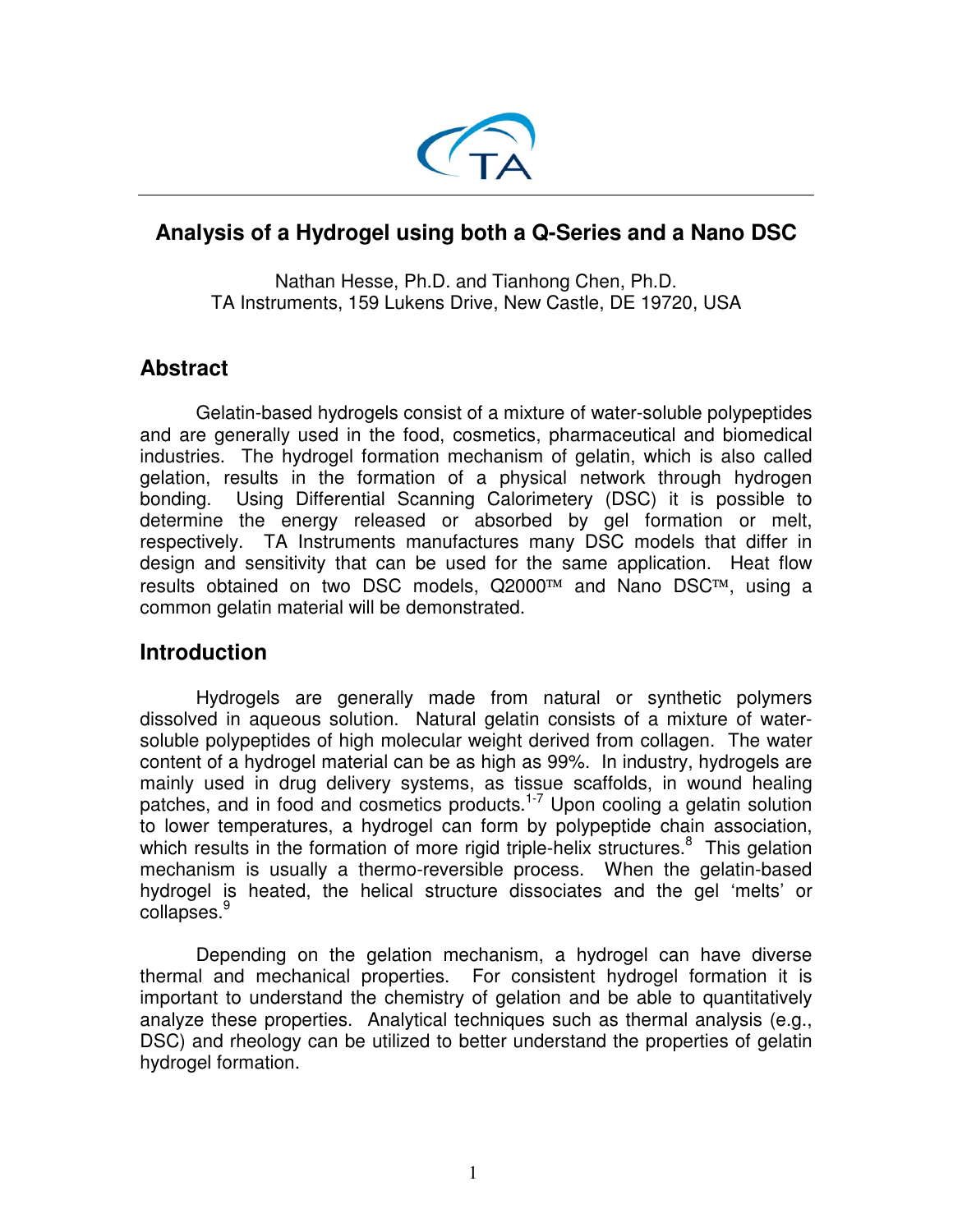#### **Experimental**

Dry gelatin [type A from porcine skin] powder was purchased from Sigma Aldrich (Milwaukee, WI). Type A gelatin is derived from acid-cured tissue with an average molecular weight of 40,000-50,000. Gelatin solutions were prepared in warm (approx. 60 °C) reagent grade deionized water (Ricca Chemical Co., Arlington, TX) at concentrations ranging from 1-10 % w/v.

The Nano DSC<sup>TM</sup> was equilibrated at 60  $\degree$ C and the gelatin solution was warmed to ~60 °C prior to loading the sample capillary cell. Deionized water was loaded into the reference capillary. Following pressurization to 3 Atm, the Nano DSC<sup>TM</sup> was programmed to first cool the sample to 1  $\degree$ C and then reheat to 60  $\degree$ C at 1 °C/min.

The Q-Series DSC,  $Q2000^{TM}$ , and the Nano DSC<sup>TM</sup> were used to analyze the gelation and melt transitions of the hydrogel. For the  $Q2000<sup>TM</sup>$  experiments, warm gelatin solutions weighing between 5-20 mg were loaded into Tzero<sup>®</sup> hermetic pans and sealed. An empty pan served as the reference. The Q-series DSC was equilibrated at 80  $\degree$ C, then cooled and reheated at 5  $\degree$ C/min between 80 and -10 °C.

### **Results and Discussion**

Gelatin hydrogels form by thermally reversible polymer chain association. DSC was shown to be a useful tool to determine the energies of the gelation process. Figures 1 and 2 display the gelatin solution heating and cooling results, respectively, obtained on a Nano  $DSC^{TM}$ . The heat flow signals are not baseline-corrected, but are offset on the Y-axis for presentation. There is a large concentration-dependent shift in the gelation transition upon cooling (10-19°C) compared to the melt transition upon heating  $(25-27^{\circ}C)$ . These results indicate that there is a concentration-dependent effect on the gelation mechanism, which can be explained by the need of three polypeptide chains to associate for gel formation.<sup>9</sup> When melted, the helical structure of gelatin totally dissociates and the polypeptide chains revert to random coils. $9$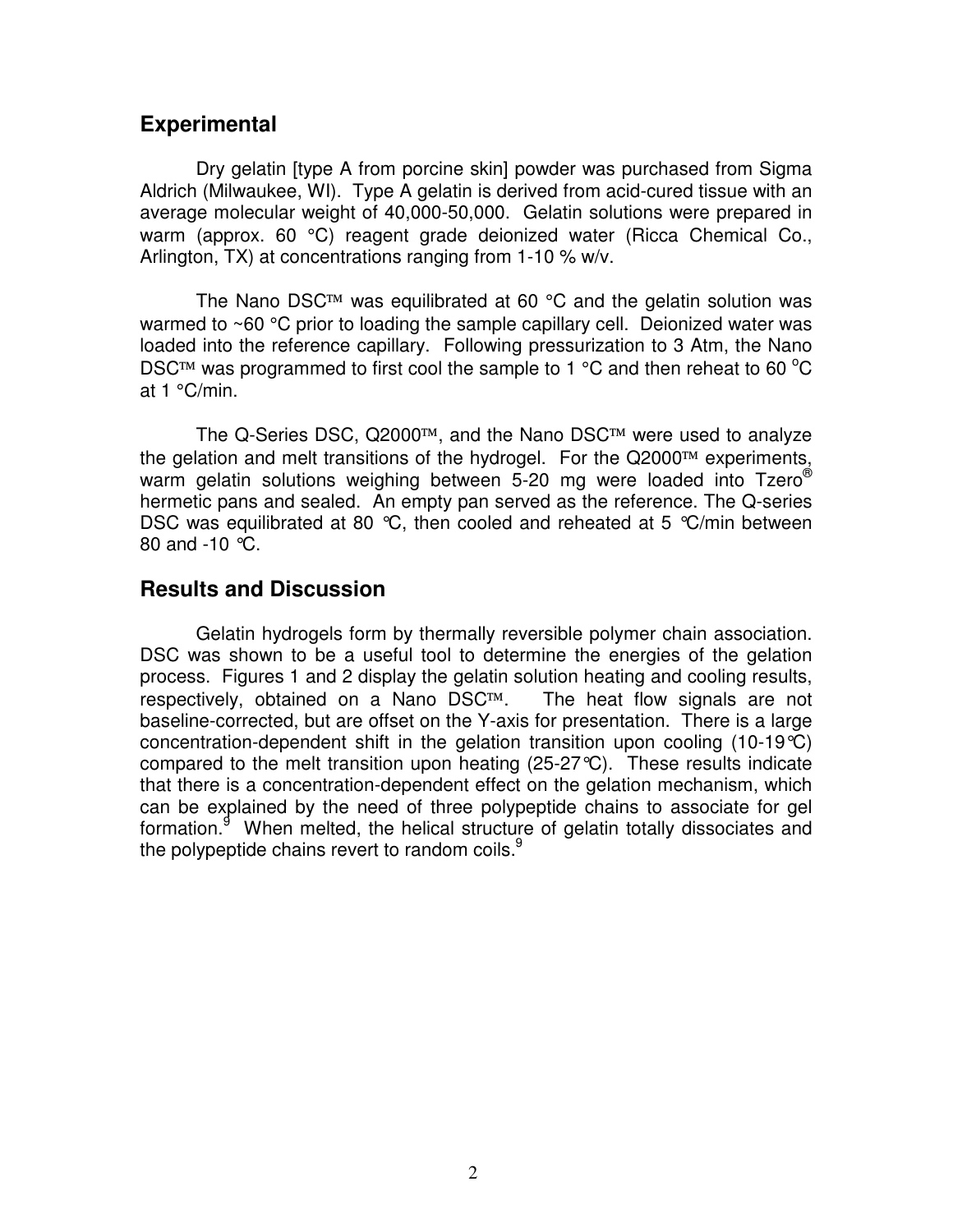

Figure 1: Nano DSC™ cooling segment



Figure 2: Nano DSC™ heating segment

Figures 3 and 4 show the gelatin solution temperature ramp results obtained on a Q2000™. Upon cooling (Fig. 3), the gelatin solution forms a hydrogel below 22-24°C. Since the formation of the triple-helix is a kinetically controlled process, higher cooling rates result in lower temperature transitions compared to those observed from the Nano DSC, whereas the melt transition (Figure 4) is relatively unaffected (~28-30°C). Using these conditions, the Q-Series DSC could detect the gelation/melt processes at a sample concentration of 3% w/v.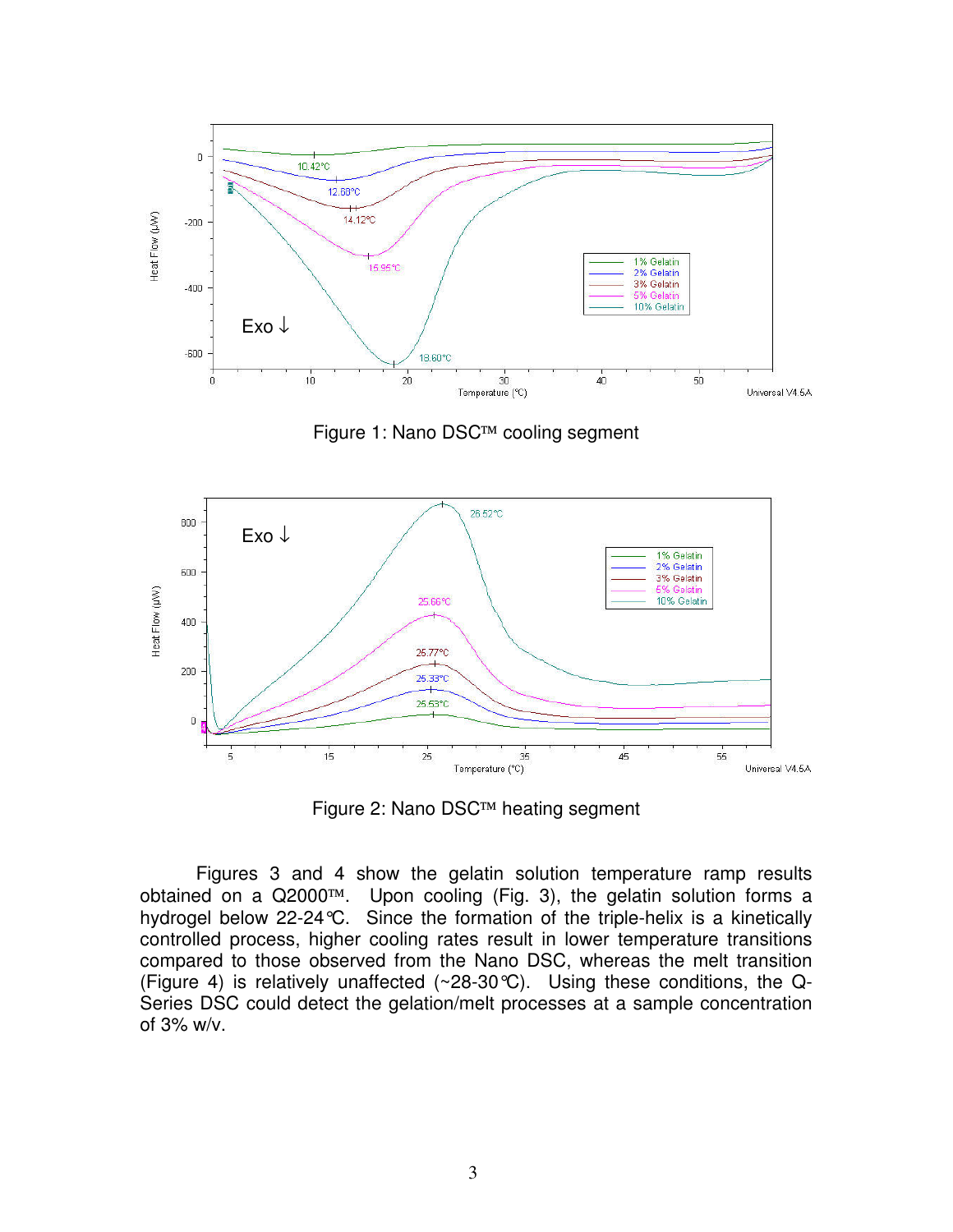

Figure 3: Q-series DSC cooling segment



Figure 4: Q-series DSC heating segment

#### **Conclusions**

In order to better understand the thermal properties of hydrogels such as gelatin, thermal analysis techniques can be used to monitor gel formation and melting processes at different temperatures. DSC is a useful technique for studying the enthalpic properties of hydrogel materials, but as the above results demonstrate, choosing the correct DSC greatly impacts the level of information obtained. The choice of instrument will highly depend on the nature of the sample and magnitude of the transition of interest. The sensitivity of the Nano DSC allows transitions to be detected at lower concentrations and heating rates. The data shows that gelatin gelation is kinetic in nature, as identified by the effect of both scan rate and concentration.